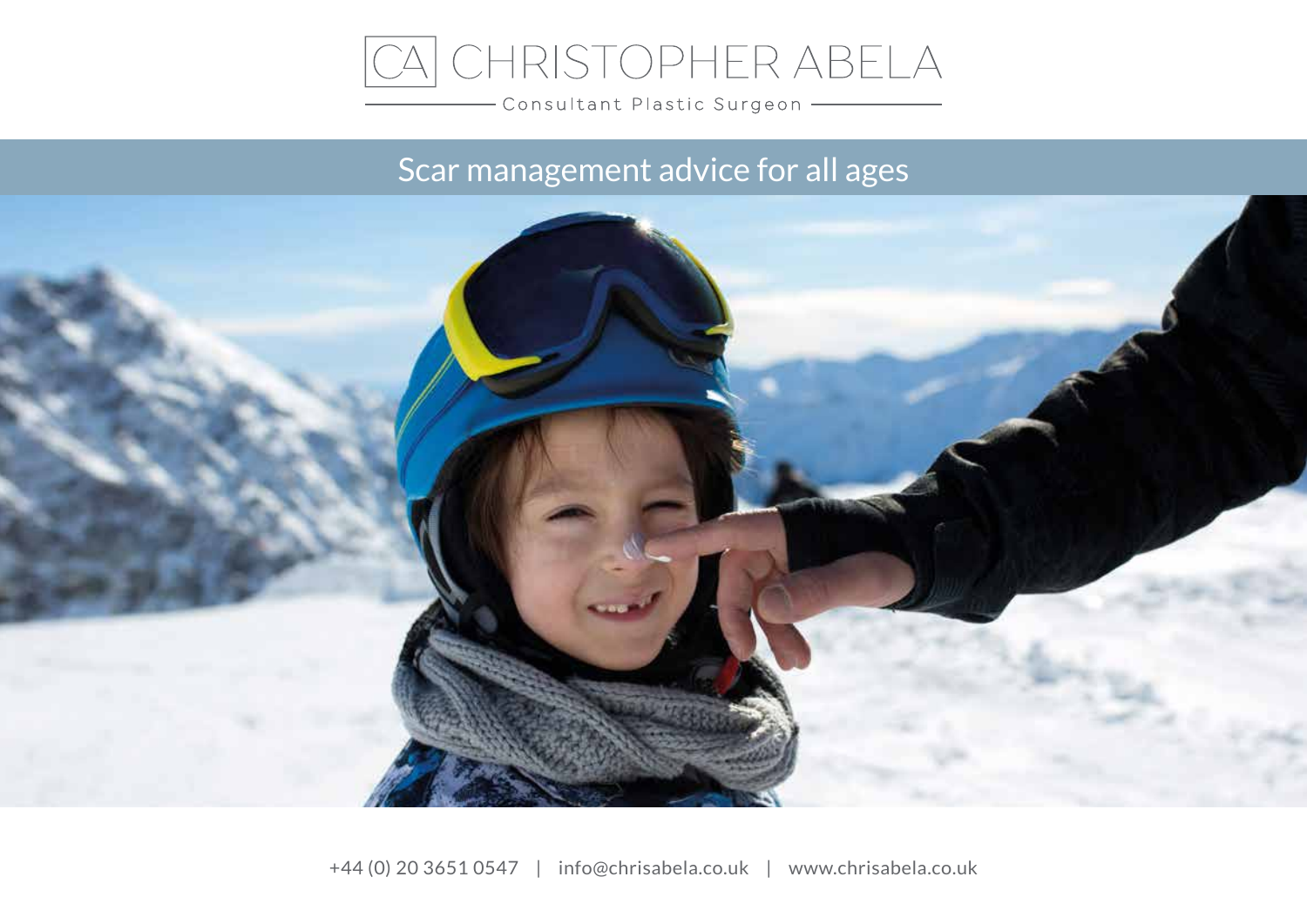# **STAGE 1: Immediately post surgery (0-14 days)**

Swelling and scar tissue formation are the body's normal response to surgery. The fresh scar will need support and protection. Chris advises resting and elevating the area with regular mobility for at least fve minutes every hour. Chloramphenicol (an antibiotic ointment that can be purchased over the counter) is very good for exposed suture lines. Avoiding physical activity is advised for 48 hours after surgery.

Depending on the surgery, the dressing should be kept dry and in place for 2-7 days, until the suture line has formed a scab. Swimming/soaking is not advised during the frst 7-10 days. If the wound is exposed, showering is acceptable as instructed.

# **STAGE 2: Early scar phase (2-13 weeks)**

After suture removal (if applicable), when all scabs have settled, a dry pink scar line will present. Evidence-based advice shows that massage manipulation using a lubricant such as oil or a simple hypo-allergenic moisturiser like aqueous cream, aids the healing process. This ensures the best possible results from the scar. The more massage is performed, the softer and less noticeable the resultant scar, in a faster time scale. In addition, the application of silicone is advised post massage. This can take the form of a liquid, sheet or tape. There are several over the counter liquid products such as Dermatix, SilDerm or Kelo-Cote. These will seal the scar, trapping hydration and help with scarring.

Sometimes tight, tender or itchy scars may present in this stage. Silicone sheets such as CICA-CARE and mepilex tape (to be used in areas hidden by clothing) can afford relief and should be applied after massage. Where possible, compression, is also useful for scars on the arms, legs and abdomen. Scar sensitivity is also treated with massage and compression. Micropore tape can also be used to support the wound for 1-4 weeks if the scar is very long. Skin camoufage products are available and reduce the noticeability of a scar. These are a good alternative to tinted moisturisers or makeup such as foundation which are not able to stick to immature scars and get washed off more easily.

The muscles beneath the scar can sometimes cause it to stretch. Botox can be used to temporarily reduce this and prevent stretching during this stage. This is particularly relevant for facial scars.

#### A new scar will not have any UV protection.

The scar will need to be protected from strong sunlight up until 18 months post surgery as it will pick up pigmentation better than normal skin and will result in a darker more prominent scar. Using an SPF >30 frequently is advised. If the scar is on the face, a wide-brimmed hat is also advised. After being in the sun, a good after-sun product such as aloe-vera should be applied to keep the skin hydrated.

Showering with a non-perfumed product (i.e. Nivea, Aveeno, aqueous cream, Simple or Sanex) is advised and all physical activities can be resumed.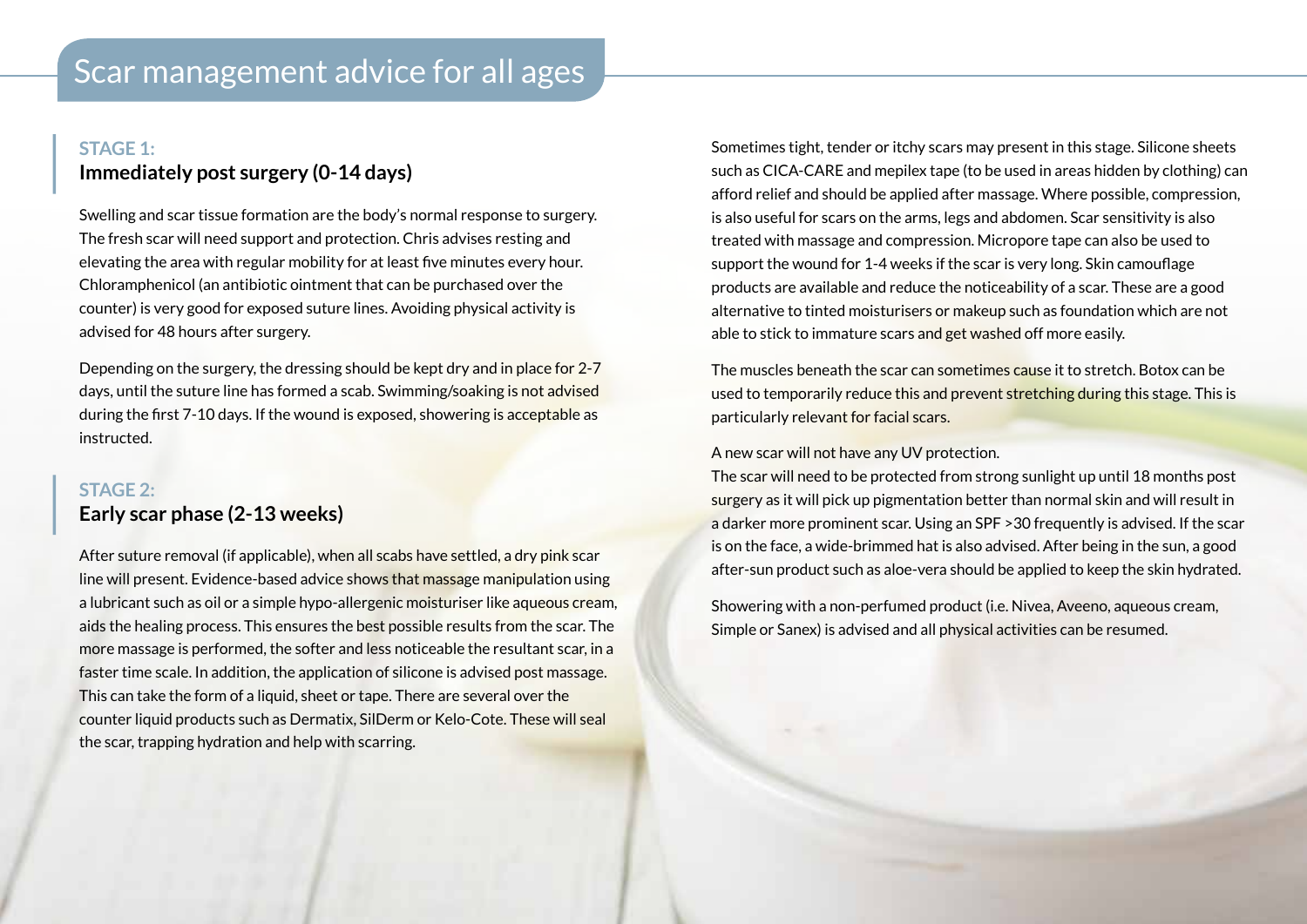# **STAGE 3: Late scar phase (3-18 months)**

Genetics determine ultimate scarring, but scar manipulations can help get the best possible end result. Usually after 9-12 months the result is clear and only then can scar revision be considered if necessary. In children this period may be longer. Depending on scar location, skin camoufage is an option to conceal the scar until it has settled.

Scars naturally feel frm until the scar starts to 'remodel' and soften, also becoming lighter in colour. Massage is very important in this remodelling.

Scar manipulation treatments may be considered if a scar becomes unsatisfactory. This can happen for a range of reasons - they can stretch, become hypertrophic (thick), hypervascular (red), hyperpigmented (dark), keloid (raised), itchy, painful or cause functional impediment. If these signs are seen and fail to improve with the advice given above, intervention with steroid injections, laser therapy, micro-needling or early surgical revision may be considered. Chris can explain what is happening and why.

Small changes within the scar can be on-going for up to 12-36 months. If there has been no post-operative wound healing issue, a standard management strategy can be adopted. A more proactive approach may be taken if initial wound healing was problematic and surgical revision is highly likely despite natural scar improvement.

#### **Advice on how to massage**

Using a large amount of cream or oil on the scar and the pulp of the thumb and/ or index fnger, press down frmly on the scar, as if 'ironing' it fat. Usually this area will be tender and can cause patients to feel a little sick. In areas where the scar can be gripped between the thumb and fngers, this should be done. The massage should be continued for 5-10 minutes at least twice per day but the more massage the better. In children, it is best advised to involve them in the process or distract them during treatment. The moisturiser should then be allowed to dry or the excess wiped off prior to application of silicone liquid, sheet or tape.

When used in massage, occasionally cream that is normally used without issue, can cause irritation. If this happens, a different product should be tried.

## **Scar care routine**

- Massage for several minutes with moisturiser or oil
- Leave to dry or wipe off excess
- Apply silicone liquid (or if necessary either the silicone sheet or tape)
- Use SPF if exposed and/or camoufage if required
- Leave to dry